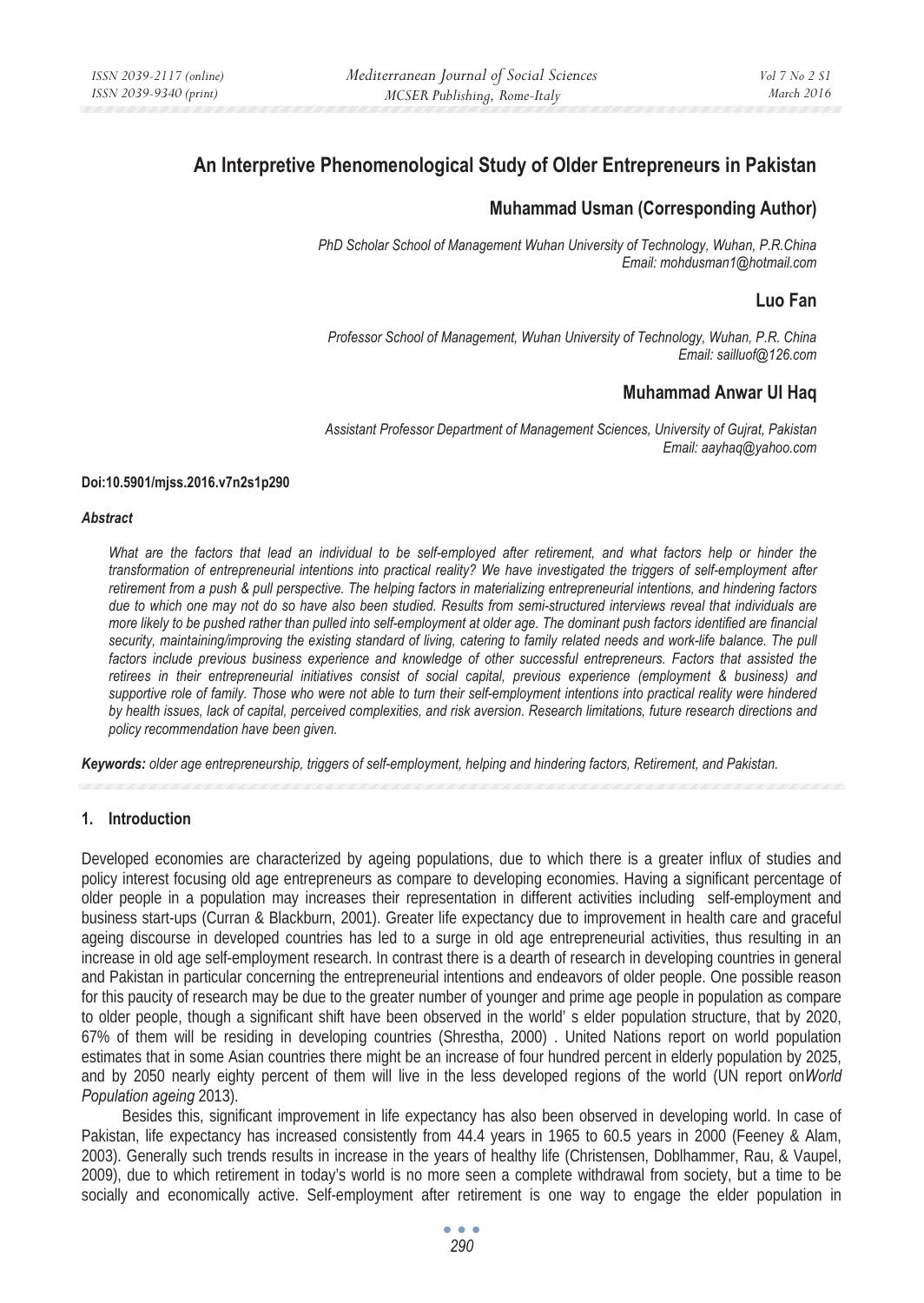productive and economically useful activity. Self-employment at older age is not only beneficial for individuals but can prove beneficial for government and society as well. Government can benefit from it in the form of reduce dependency on social pension funds, and society as a whole can get benefit in the form of employment and economic activity (Fasbender, Deller, Wang, & Wiernik, 2014). Post-retirement employment may lead to greater life satisfaction and psychological well being (Wang, 2007). Previous longitudinal studies have also reported improved physical and mental health for those who opt for paid or self-employment after retirement (Zhan, Wang, Liu, & Shultz, 2009). Post-retirement entrepreneurial engagement may also result in supplemental income, a structured daily routine, and support in order to cope with the sudden change in one's life due to retirement. Though old age entrepreneurship in general and selfemployment after retirement in particular has proven benefits, but to the authors' best knowledge researchers in the field of entrepreneurship and small business have yet to study it in the context of Pakistan. This study aims to fill this void in entrepreneurship research.

Keeping in view this backdrop, this study has two broader objectives, to study the triggers of self-employment after retirement and to identify the helping and hindering factors in transforming entrepreneurial intentions of older entrepreneurs into practical reality. We hope that this study will be a harbinger in the comparatively virgin territory of old age entrepreneurship research in the context of developing countries in general and Pakistan in particular. The study will also supplement the existing literature of old age entrepreneurship through empirical evidence. Inclusion of both groups, those who owns small business and those who had intentions, but could not materialize their dream makes the study further unique.

The next section of the article is comprised of the relevant literature providing theoretical guideline for carrying out this study. Methodological ways, and results in the form of illustrative quotes have been given. Results are interpreted in light of previous research and the article has been sum up by mentioning limitations of the study, future research directions and policy recommendations.

# **2. Theoretical Background**

Older people decision to opt for self-employment has been investigated through several dimensions such as, economic, psychological, socio-cultural, individual characteristics and contextual factors. Economic rationale points toward the wealth creation and maximization as the primary motivator to enter self-employment. Such thinking has its base in the idea of rational actor, who strives for economic wealth through exploitation of opportunities offered by self-employment. Desire for a steady stream of income at older age also supports this economic reasoning (Kautonen, 2008). However, according to some researchers personal wealth and income factors may not be the only reasons for old age selfemployment (Singh & DeNoble, 2003). Factors influencing business start-up decision have also been explained from a push & pull perspective (Kautonen, Down, & South, 2008). Pull factors are considered to be the positive motivators such as opportunity to exploit ideas, learning, self-actualization, need for achievement, societal respect and increased earnings. In contrast push factors are considered as negative aspects or causes that push towards self-employment at older age. These factors may include, meager retirement funds, unemployment, dissatisfaction with current job or employer, age discrimination, work-life balance and fulfillment of family related needs etc. Push and pull triggers of selfemployment have been studied in detail in previous studies (Amit & Muller, 1995; Schjoedt & Shaver, 2007; Segal, Borgia, & Schoenfeld, 2005). Self-employment at older age may also offer an opportunity to remain healthy (Curran & Blackburn, 2001). Health could be both a push and pull factor for the potential older entrepreneur. Sound and good health may pull an individual toward self-employment, while ill-health may sometimes push towards it by quitting paid employment (Zissimopoulos & Karoly, 2007). Factors influencing self-employment decisions have also been explained from a resource based perspective (Barney, 1996). It is reported that having financial resources, or lack of it have an impact to be self-employed at older age (Singh & DeNoble, 2003) besides intellectual and social capital of a person (Davidsson & Honig, 2003). Further, knowledge base and experience have also been considered to be possible factors in stimulating and supporting the business start-up process. The positive role of personal networks in the likelihood of selfemployment at older age has been reported(Singh & DeNoble, 2003). Decision to be an entrepreneur has also been studied from psychological perspectives. Theory of need for achievement (McClelland, 1965) and locus of control theory (Rotter, 1975) have been widely used in explaining personality as determinant of entrepreneurial initiatives. Desire for learning and personal development also plays a vital role in the decision to be self-employed (Macpherson & Holt, 2007). Ajzen (1991) theory of planned behavior has also been used in predicting and explaining the business start-up initiatives at older age. Ajzen's theory is an amalgamation of socio-cultural and psychological theories in order to predict overall human behavior. Intentions has a significant role in any decision including entrepreneurial initiatives as it is the precursor of behavior(Kautonen, Tornikoski, & Kibler, 2011). The three elements in the theory of planned behavior, i-e attitude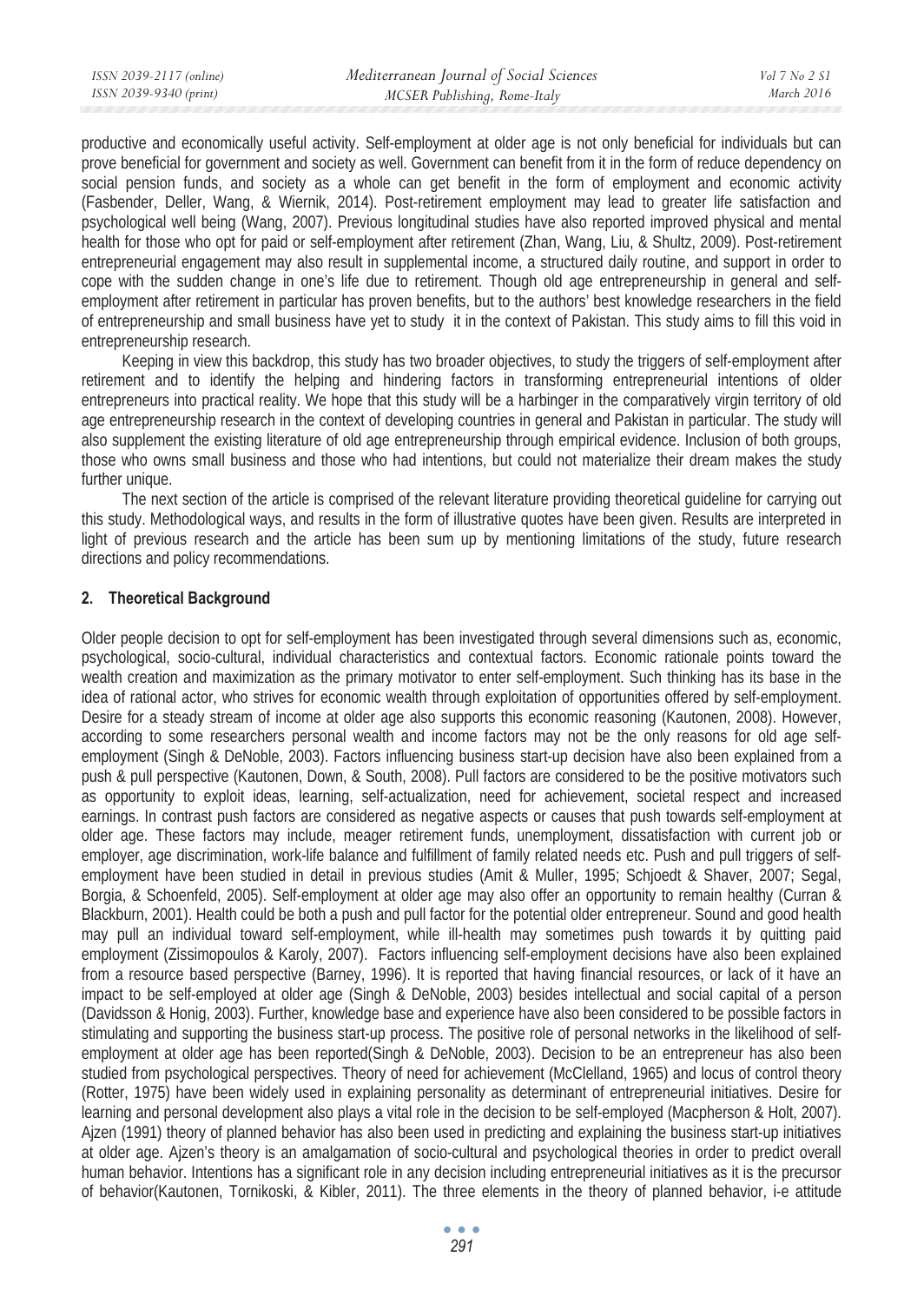towards behavior, the subjective norm and behavioral control can help in explaining an individual's intention to be selfemployed or not. Understanding intentions is important because it defines the state of mind that guides a person's attention, knowledge and experience towards initiatives like self-employment and business start-ups (Bird & Jelinek, 1988). It also reflects a person's commitment to start a business venture(Krueger Jr, Reilly, & Carsrud, 2000). Intentions of an individual to become an entrepreneur depend on his/her own characteristics as well as that of the situation. A comparable external environment may not lead all individuals to be entrepreneurs and self-employed, because psychological attributes also play a significant role in such decisions(Stewart Jr, Watson, Carland, & Carland, 1999). Thus the intention to become self-employed depends on the individual's needs, wants, values, beliefs and habits(Bird & Jelinek, 1988). Situational factors like financial and time constraints, social pressure, and task difficulty may also influence business start-up intentions(Boyd & Vozikis, 1994).

Studying entrepreneurial intentions and initiatives of older people in general and retirees in particular have gained momentum recently(Kautonen et al., 2011; Kibler, Wainwright, Kautonen, & Blackburn, 2012), but in the context of this study empirical studies have yet to contribute in old age and post-retirement entrepreneurship research. In this study push and pull approach has been adopted to study the triggers of self-employment after retirement. Further the study has also investigated helping and hindering factors for those who intend to opt for self-employment after retirement.

# **3. Methodology**

The phenomenon of entrepreneurship can be explored using both quantitative and qualitative methods (Perren & Ram, 2004). Studying entrepreneurship through quantitative lens has been a dominant trend; however qualitative approaches have also gained momentum recently. The global percentage of qualitative studies has been increased from 9.2 percent in 2007 to18.7 percent in 2012 (Hlady-Rispal & Jouison-Laffitte, 2014). It is believed that the uncharted depths in entrepreneurship can be explored through qualitative methodology, which can lead to significant contribution in this field of academic inquiry (Neergaard & Ulhøi, 2007). In this study a qualitative approach was adopted to study the entrepreneurial intentions and the helping and hindering factors for older entrepreneurs after retirement. Finding out meaning in the stories of those involved in self-employment in their third age is a good way to come up with possible reasons for doing so. The field of entrepreneurship to a lesser extent and older entrepreneurship to a greater extent is lacking in in-depth qualitative exploration (Kautonen, 2008). This study has been carried out form an interpretative phenomenological perspective. Studies on the basis of such approaches are creeping in into entrepreneurship literature (Berglund, 2007).

Keeping in view the exploratory nature of the study the research design was consistent with the research question under investigation. Data for this study was collected through semi-structured interviews in order to address both the issues of flexibility and comparability. The interviews were conducted in the winter of 2014, and each interview took 56 minutes on average. Coding was based on the triggers of self-employment after retirement, and helping and hindering factors in starting a business. The respondents were retired individuals from public and private sector organizations of Pakistan. List of potential respondents was taken from an NGO (nongovernmental organization) working for the promotion of small businesses in Khyber Pakhtunkhwa province of Pakistan. In order to assist those individuals who were about to retire and had intention to start their own business after retirement, the said NGO had conducted a survey in this regard in the year 2008. On the basis of the data provided by the NGO two groups of potential respondents were identified, one group comprised of those individuals who had business intention before retirement and now owns a business, and the other group comprised of those who had business intention but could not materialize their dream, the groups were named as group A and group B respectively. A total of 40 potential respondents were targeted from the list of 89 potential entrepreneurs on the basis of geographical proximity with researchers. Among 40 potential respondents, 22 belonged to group A and 18 were from group B. Out of 22 individuals from group A, 7 refused to be part of this study, 5 of them couldn't be contacted and 1 of them had to withdraw himself from the study at the eleventh hour due to domestic urgency, so in total 9 individuals were interviewed from group A. In case of group B, 6 individuals refused to be part of this study and 4 were not able to be contacted, thus a total of 8 individuals were interviewed from this group. Similar questions asked from each respondent were related to the reasons for self-employment, challenges in the process, and factors which assisted and hindered the star-up process.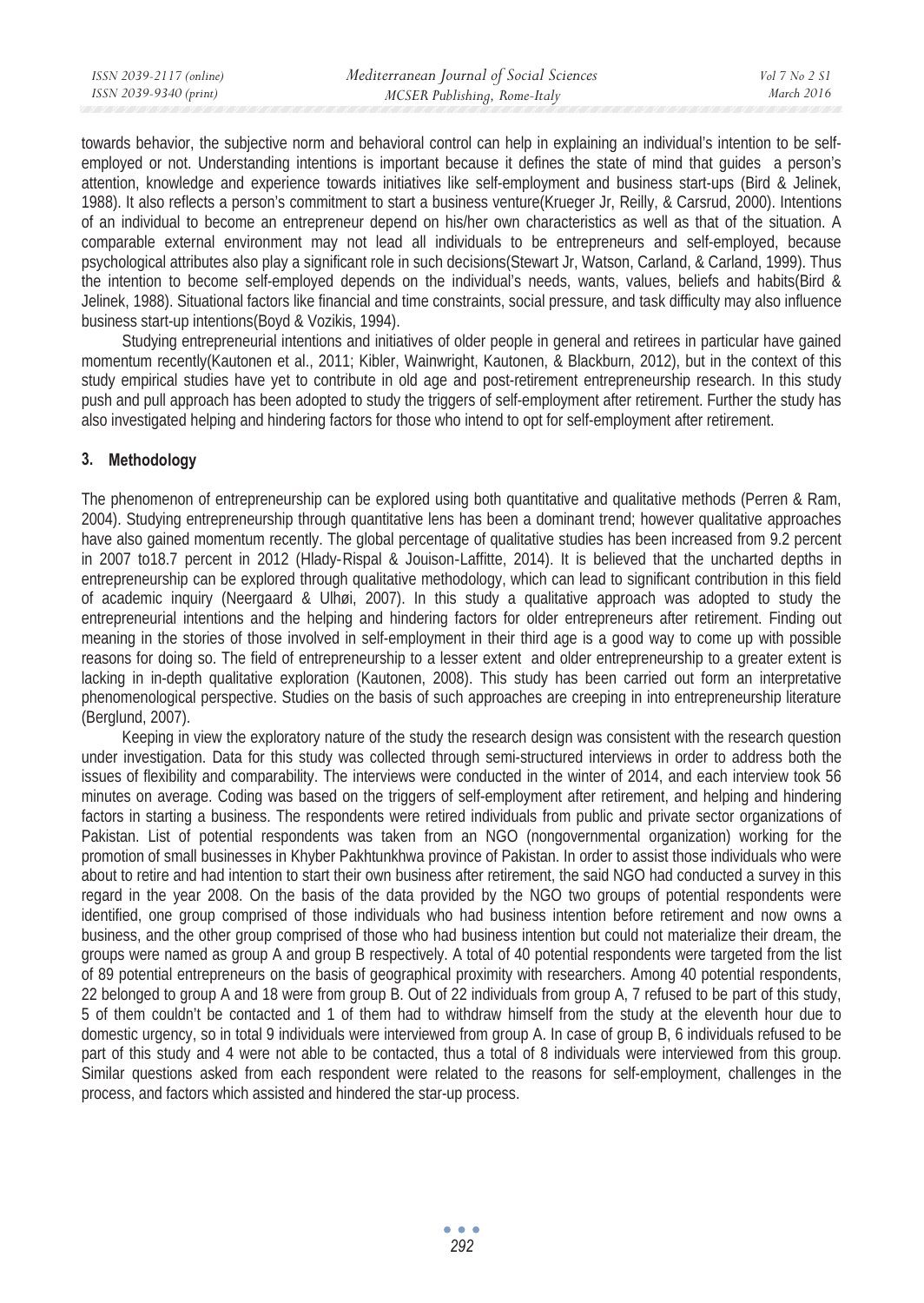# **4. Results**

#### *4.1 Demographics*

Respondents and firm demographic characteristics are presented in the following paragraphs and also given in table 1.

All of the respondents were male, belonging to Malakand division of Khyber Pakhtunkhwa province of Pakistan. The gender imbalance in this study may be due low female work force participation in Pakistan in general and the said province in particular. Age of the respondents at the time of interview ranged from 52 years through 64 years with an average age of 60.5. Majority of the respondents were from private sector and only 4 individuals out of 17 had worked for public sector organizations, two of them had worked for a public sector bank and the other two were from a state owned oil and gas exploration organization. Most of the private sector retired individuals were from the banking sector, i-e 7 out of 13, 2 of them were from pharmaceutical sector, 3 of them were retired from an FMCG organization and one from an automobile manufacturer. Among the total respondents, five had availed the early retirement schemes offered by their previous organizations. Educational qualification of the respondents varied from intermediate to master level, having nine master degree holders, six bachelor degree holders and two of them just having an intermediate school certificate. Marital status of the respondents was such that just two respondents were single among the seventeen. Majority of the respondents were having dependents as well as elder care responsibilities with a few exceptions. One respondent was having just elder care responsibility but no dependents, one had the other way round having just dependents but no elder care responsibility and two respondents were having neither dependents nor elder care responsibility.

| Case  | Gender | Age | Education       | Marital status | Previous Employment      | Dependents+elder care |
|-------|--------|-----|-----------------|----------------|--------------------------|-----------------------|
| $A-B$ | Male   | 54  | Master          | Married        | Private (Pharmaceutical) | Yes                   |
| B-A   | Male   | 62  | Master          | Married        | Public(Bank)             | Yes                   |
| $C-B$ | Male   | 55  | <b>Bachelor</b> | Married        | Public (Oil &Gas)        | Yes                   |
| D-A   | Male   | 63  | Master          | Married        | Private (Bank)           | Yes                   |
| E-A   | Male   | 56  | Intermediate    | Married        | Private (Bank)           | Yes                   |
| F-B   | Male   | 64  | Bachelor        | Married        | Private (Pharmaceutical) | Yes                   |
| $G-B$ | Male   | 53  | Bachelor        | Single         | Private (Bank)           | Only elder care       |
| $H-B$ | Male   | 64  | <b>Bachelor</b> | Married        | Private (FMCG)           | Yes                   |
| I-A   | Male   | 56  | <b>Bachelor</b> | Married        | Private (Bank)           | Only dependents       |
| J-B   | Male   | 61  | Intermediate    | Single         | Public (Bank)            | No                    |
| K-A   | Male   | 62  | <b>Bachelor</b> | Married        | Private (Automobile)     | Yes                   |
| L-B   | Male   | 62  | Master          | Married        | Private (Bank)           | Yes                   |
| M-A   | Male   | 64  | Master          | Married        | Private (FMCG)           | Yes                   |
| N-A   | Male   | 63  | Master          | Married        | Private (Bank)           | Yes                   |
| O-A   | Male   | 61  | <b>Bachelor</b> | Married        | Private (FMCG)           | Yes                   |
| P-B   | Male   | 60  | Bachelor        | Married        | Private (Bank)           | Yes                   |
| Q-A   | Male   | 64  | <b>Bachelor</b> | Married        | Public(Oil & Gas)        | No                    |

#### Table 1. Respondent's information

#### *4.2 Triggers of entrepreneurial intent after retirement*

The respondents came up with more than one reason to opt for self-employment in their third age.Push & pull approach has been adopted to delineate the triggers entrepreneurial intent in this study.

#### *4.3 Push factors*

The dominant push factors identified were, financial security, maintaining/improving the existing standard of living, catering to family related needs, and work-life balance. The following illustrative quotes bear testimony to this.

According to respondent D "*when retirement age was approaching I started fearing that the wealth that has been accumulated throughout my paid employment will be lost as no more salaries and bonuses will come to my rescue,*  besides this some relatives of mine were trying to borrow money from me to expand their business, I thought why not to *invest it in my own business"*. Similarly, respondent M stated "*I wanted to secure my pension fund and savings and to have a return on it, one way was to deposit it in a bank with a small percentage of return, and the other way was to dream*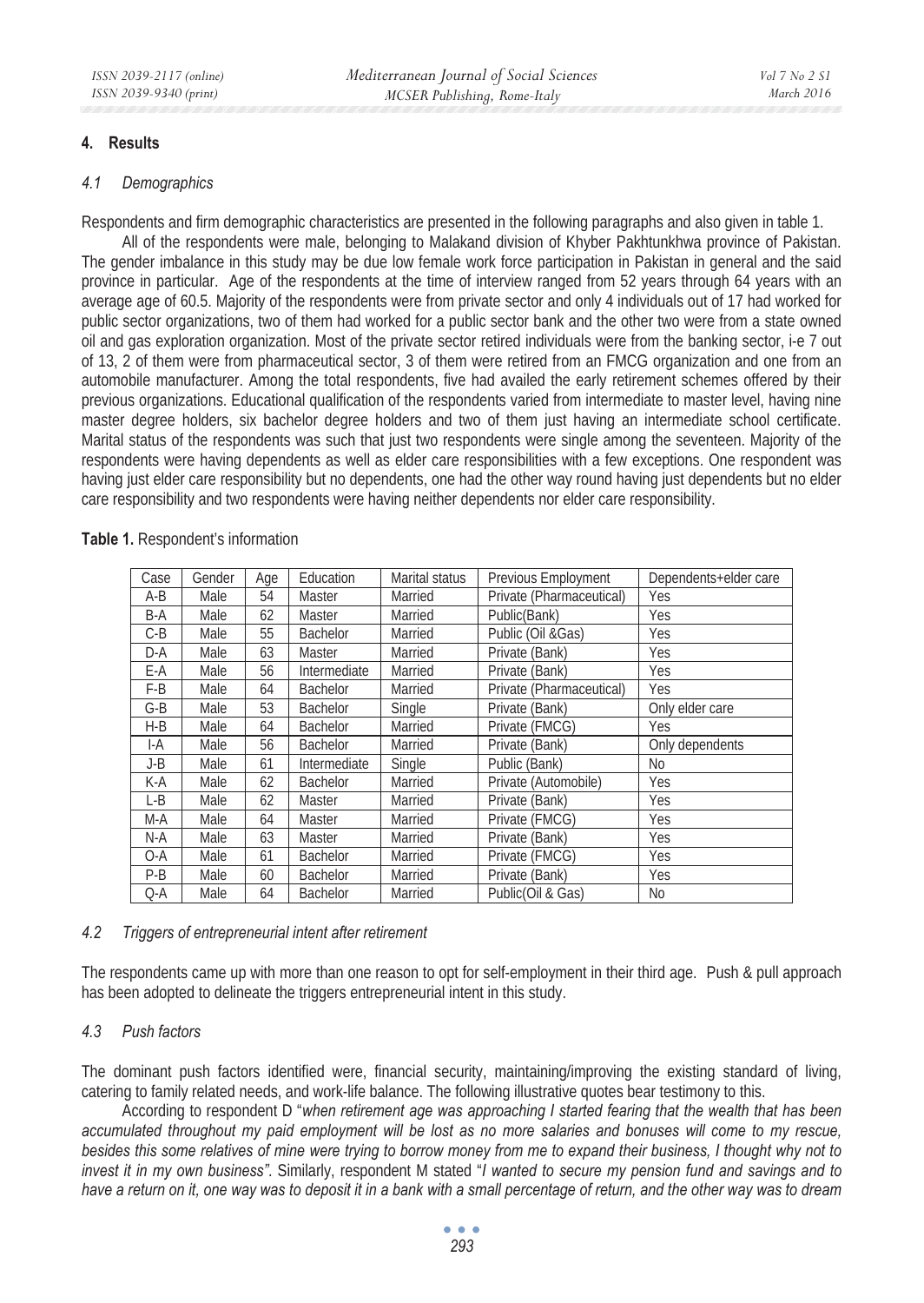*for a big return in the form of having a business, I chose the latter"*.

Financial necessity due to family related matters and the urge to maintain or improve the standard of living were also highlighted as motivators for self-employment, as Described by respondent F *"I had to think of some kind of business*  because I didn't want my daughters and sons to feel some kind of deficiency in my post-retirement age, simply I didn't *want them to be nostalgic for the provisions they had in the past"*. Respondent K mentioned " *As I got married at the age of 45, and now my eldest son is 16 years old, and the other three kids are also school going, so I was worried about their education……….., I think this was a primary stimulus for me to opt for business after retirement".* 

Respondent B illustrated that "*I had started thinking two years before my retirement to start my own business because I just wanted to improve the standard of living of my family rather to deteriorate it further as I won't be enjoying the constant stream of money after two years"*. Respondent N said that *"though I had no intention for starting business after retirement, but the sudden accidental death of my eldest son, who had a small manufacturing business, compelled me to take care of his business and expand it further for the future of his two sons and a daughter*.

Respondent L had a bit different story by stating that *"in the last year of my paid employment I trusted a property dealer and invested some money in real estate, but it turned out to be a failure because the development cost of the said land was too much……..and I had to borrow money as well, I had to do something to get myself out of this quagmire, thus I thought to get a loan from a bank besides my pension savings to settle the debt incurred and also to try my luck in the retail business as well"* 

Respondent E mentioned *"working for a commercial bank for 24 years with a fix duty routine from morning to evening had made my life miserable, I had been trying since long to get rid of this deplorable situation but my financial circumstances didn't allow me. When my organization announced the voluntary separation scheme, I just jumped at the opportunity to be a boss of myself"* 

Respondent I said that *"due to tough schedule of my job I was not able to participate in the family and other social gatherings, I had to miss important occasions like wedding ceremonies, and sometimes funerals of close relatives due to work pressure"*. Similarly respondent G described that "*I used to look at people with envy who were enjoying the freedom of flexibility and leisure in their work. When a golden hand shake scheme for early retirement was announced I availed it with the intention to work for myself".* 

#### *4.4 Pull factors*

Previous business experience and knowledge of other successful entrepreneurs were the dominant pull factors in this study. The following quotes from the transcripts illustrate this.

Respondent Q shared his previous side business experience by stating that *"besides my paid employment I was partnering with a close relative in a small furniture business which was going well but I wanted to expand it further……… I thought, after retirement I should part ways with my business partner and establish my own furniture manufacturing firm".*  Respondent P mentioned that "*during the last six years of my job the real estate business was booming, and I invested a sizable proportion of my savings in property business, after just four months I sold the property with a profit above my expectations….that was the start and when I was about to reach the retirement age, I had got good connections in the real estate sector……….so the ground had been paved for me to enter this business with my heart and soul.* Knowledge of other successful entrepreneurs was an additional pull factor besides work life balance and previous side business experience, as described by Respondent P *"being a branch manager in a commercial bank, the impressive bank balances of young fellows who were in the real estate business lured me to opt for self-employment in the same sector"*  similarly Respondent O said " *two of my close friends had opted for early retirement and had established their own business, their financial position was far better than me at my retirement age, I thought if they can, why not me?"*  Respondent F mentioned that *"rags to riches story of a close relative in poultry business compelled me to think about starting my own business"*

#### *4.5 Role of helping and hindering factors in leading intention to action*

Respondents in group A were asked to mention those factors that facilitated them a great deal in changing their selfemployment intention into reality, similarly respondents in group B were asked to mention those hindering factors due to which they were not able to change their business intentions into reality. From the transcripts the dominant helping factors identified were social capital, previous experience (employment and business) and supportive role of family. Dominant hindering factors highlighted in the study are health issues, lack of capital, perceived complexities, and risk aversion. Illustrative quotes from group A are given below.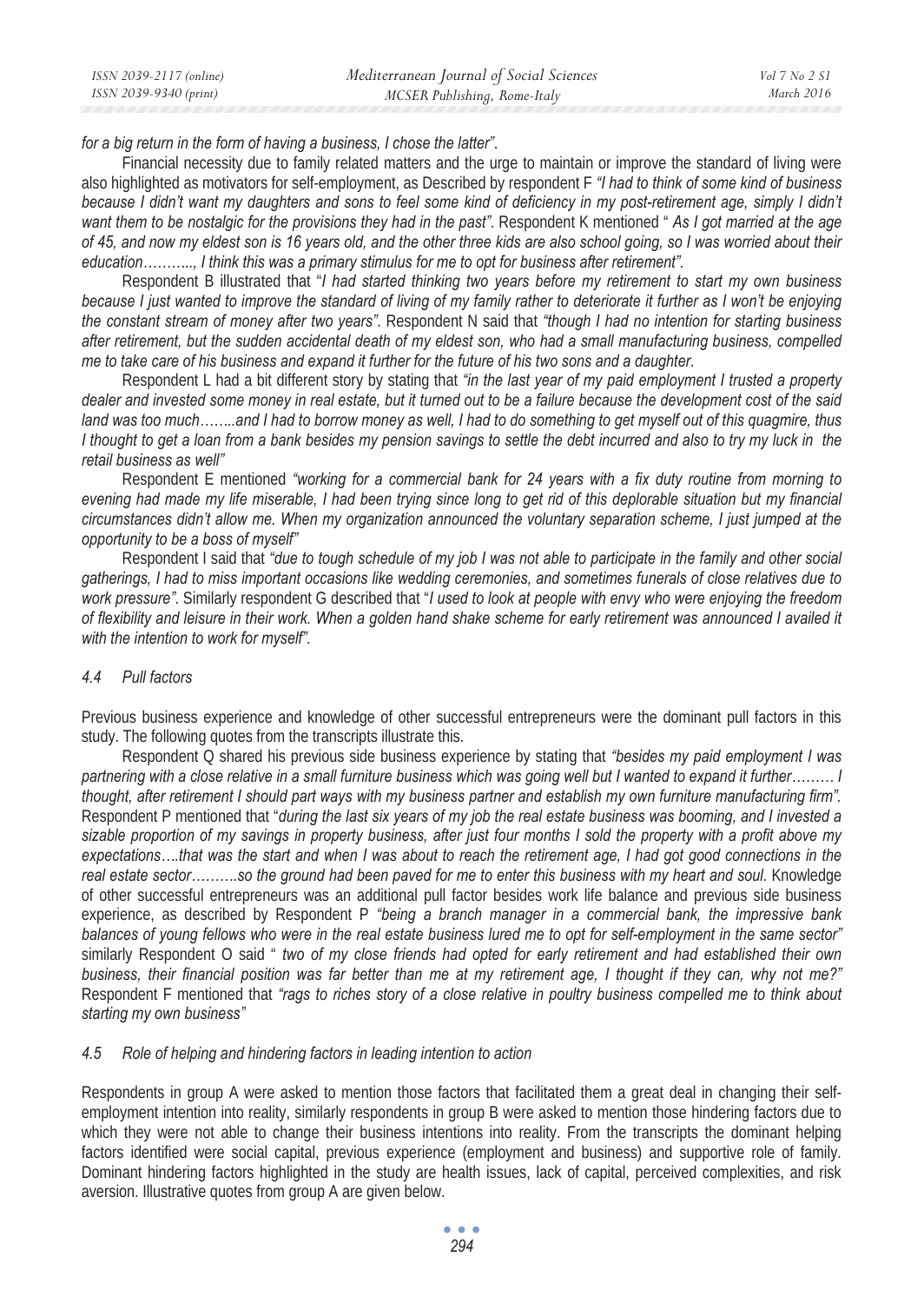Respondent D described *"I had established good relationship with a few successful business people; without their guidance it would have been very difficult"*. Respondent O mentioned that *"contacts in my previous employer organization helped me a lot in getting agency permit, and the initial process was quite easy for me"* Respondent M said *" a very close friend in oil and gas regulatory organization assisted me a great deal in getting license for establishing my CNG station"* Respondent Q said *" my previous partnership experience proved very helpful in starting and running my existing furniture business, as I knew already how to get good quality and comparatively cheap wood"* Respondent N said *" during my employment in …….Bank, mostly I had been a customer relationship manager, the experience at such a position and trainings received were quite helpful in running my small guest house(hotel)."* Respondent M also mentioned that "*my*  family had been very supportive since I shared my intentions of going for a business after retirement ... especially the *active role played by my eldest son, who has done MBA, was very helpful"*. Respondent K described that *"my elder brother was already doing well in the real estate business…… he had given me a detail description of the property business and had acquainted me with reliable people in this business"*.

## *4.6 Illustrative quotes for hindering factors from group B are given below*

Respondent G described his situation that "though I had strong intention to start my own business when I opted for early retirement, but a severe heart attack after a few months of my retirement didn't allow me to pursue my plan, I went through a bypass surgery…….after recovery by the grace of almighty Allah my eldest son got o good job in a multinational company so I dropped the idea". Respondent P mentioned that "I was about to start my business, but as bad luck would have it I got severe injuries in a fatal road accident…….it took me almost two years to recover, and after that I was not in a position to start my business due to lack of capital, as I had spend a substantial amount on my treatment, and other necessities". Respondent F said "I had intended to establish a private college for paramedical education in partnership with a doctor friend of mine…… unfortunately we had bought a disputed land, due to which we were not able to start construction, though we had invested money in the project, but were running short of money so we couldn't continue it". Respondent J stated that "one of my cousins was in auto spare parts business, he convinced me to open an auto parts shop in my home city……….. after spending almost two weeks with him and other auto parts dealer, I thought it to be complicated for me to handle, besides this a recent mishap with my cousin in a business deal scared me to go with my plan, I thought if this happens to me I will lose everything". Respondent C explained his situation that "initially I thought it to be easy to start a business, but gradually realized the difficulties ahead………. One thing that kept me worried that if my business stunt turns out to be a failure what would be the fate of my two daughters, how would I manage their dowry after an year or two when they will be getting married".

# **5. Discussion**

The purpose of this study was to investigate the triggers of self-employment for retired individuals, and to identify the role of helping and hindering factors in changing their intention of self-employment into practical reality.

# *5.1 Triggers of entrepreneurial intent after retirement*

Push & pull approach (Amit & Muller, 1995; Clark & Drinkwater, 2000) was adopted for categorizing the triggers of selfemployment. The dominant push factors identified in this study were financial security, maintaining/improving the existing standard of living, catering to family related needs and, work-life balance. Financial security was a major concern of the respondents, due to which they were trying to secure their savings and pension funds through self-employment. Previous research has reported that retired people want to maintain a stable level of income through bridge employment, which includes both self-employment and wage-employment (Wang, Adams, Beehr, & Shultz, 2008). Feeling of having inadequate or substantial financial resources after retirement may lead to self-employment (Hurd, 1990). This is a general economic assumption that working after retirement is driven by financial reasons. Once a person get used to a preferred life style than it is very difficult to change it due to financial constraints, and it is a rational assumption that the person will strive to maintain the life style he/she had. Additional income generated through self-employment after retirement allows the individuals to maintain their previous life style (Kibler et al., 2012; Walker & Webster, 2007). The general human urge to improve one's existing standard of living may also lead to self-employment. Individuals not only want to maintain their existing standard of living, they will also think about improving it with the passage of time. Catering to family related needs was one of the prominent push factors among the respondents of this study. Family situation has been studied in relationship to work related decisions (Eby, Casper, Lockwood, Bordeaux, & Brinley, 2005). Family situation refers to

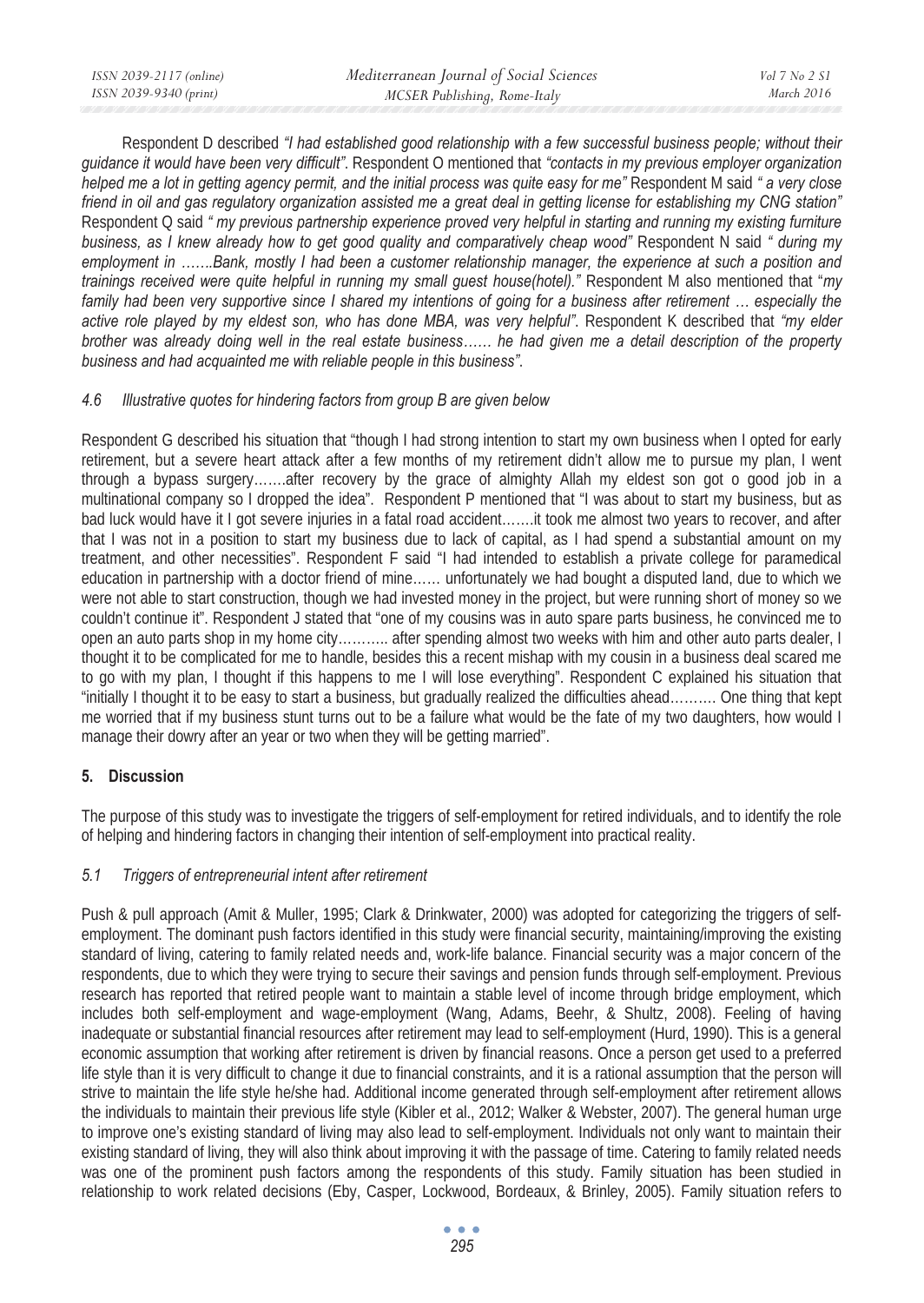family related responsibilities, demands or needs that necessitate action by the individual for the well-being of the family members. Besides catering to psychological and social needs, individuals also need to address the financial needs of their families. Thus going to work after retirement is triggered by addressing the financial and social needs of the respective families. Another possible explanation of catering to family related needs as dominant push factor is the collectivist culture of the research locale. Primarily Pakistani culture is a collectivist one (Hofstede, 1983) in which the parents have to fulfill the financial needs of their sons and daughters unless and until they are financially independent or get married in case of their daughters. In some instances one has to address the needs of the extended family members as well, as the nature and strength of relationship among the members of a collectivist culture is comparatively stronger than individualistic culture (House, Hanges, Javidan, Dorfman, & Gupta, 2004). Another push factor surfaced in this study was work life balance. Older people tend to start their own business in order to balance their work and family life (Walker & Webster, 2007). In the context of our study work life balance was an important trigger of self-employment for those who opted for early retirement from their jobs (Respondent E, I and G). This is in conformance with the findings of previous studies that preference for social life and leisure in old age is a dominant trigger of early retirement (Bütler, Huguenin, & Teppa, 2004; Dorn & Sousa-Poza, 2004). Those who went for early retirement were working for commercial banks, where a tough working routine is prevailing as compared to other employment sectors in Pakistan.

Previous business experience and knowledge of other successful entrepreneurs were the dominant push factors for the older entrepreneurs. Having some kind of business experience besides one's paid employment may leads to enhanced likelihood of self-employment in later life. An earlier positive self-employment experience makes it more attractive to opt for self-employment for the second time (Mueller, 2006; Rotefoss & Kolvereid, 2005). From a psychological point of view any positive business venturing experience may increase the likelihood of self-employment. The phenomenon of quasi or hybrid entrepreneurship is also pertinent over here, as some individuals may combine both their paid employment and self-employment (Folta, Delmar, & Wennberg, 2010). Learning experiences in the form of hybrid entrepreneurship not only triggers full time self-employment but also enhances the chances of survival in comparison to those who directly jumps from their wage work into self-employment (Raffiee & Feng, 2013). The second dominant pull factor identified was knowledge of other successful entrepreneurs. Looking at others' achievements in their entrepreneurial endeavors may increase the likelihood of entrepreneurship for other agents as well. Previous research on entrepreneurial activities in a different context has reported that besides other factors, entrepreneurial examples in one's family and social circle plays a positive role to be entrepreneurially engaged (Djankov, Miguel, Qian, Roland, & Zhuravskaya, 2005). Some studies on comparing opportunity-driven and necessity-driven entrepreneurs have found that role models matters most for the opportunity-driven entrepreneurs as compare to necessity-driven (Wagner, 2005), while others have reported equal significance for both cohorts (Morales-Gualdrón & Roig, 2005). In a recent study knowledge of other entrepreneurs has been reported as a positive influencing factor on the entrepreneurial intentions (ul Haq, Usman, & Hussain, 2014). Besides the two important pull motivations in our study, other pull factors discussed in entrepreneurship literature are recognition, independence; wish to continue family tradition, roles, self-realization and financial success (Birley & Westhead, 1994; Carter, Gartner, Shaver, & Gatewood, 2003; Giacomin et al., 2011). In our context such pull factors were less dominant as compared to previous researches.

### *5.2 Role of helping and hindering factors in leading intention to action*

This exploratory study has come up with three dominant helping factors including social capital, previous experience (employment and business) and supportive role of family.

Social capital is an important and valuable resource for all entrepreneurs which may prove very beneficial in transforming their entrepreneurial intentions into practical actions. In case of older entrepreneurs social capital in the form of extensive networks and personal contacts might help them a great deal in starting and running a business venture (Alizadeh, 2000; De Bruin & Firkin, 2001). Older individuals after retirement can capitalize on their networks which have been nurtured by them throughout their jobs. Networks and contacts in a particular sector may not prove that much beneficial if one enters into a sector completely different from the job employment sector, so new networks need to be generated and maintained (Kibler et al., 2012). In the particular context of this study most of our respondents were retired from banking sector, where their customers comprised of diverse individuals including successful business people. In such situations formal customer relationship may transform into a long term personal relationship which can facilitate the retired individuals in pursuing their entrepreneurial dreams. Besides social capital older people also have a repertoire of human capital as well, as over their working lives they had been accumulating valuable skills, knowledge and experiences. Human capital accumulated through past wage employment experiences can prove very supportive in postretirement entrepreneurial endeavors. The helping role of past experience also depends on the nature of experience as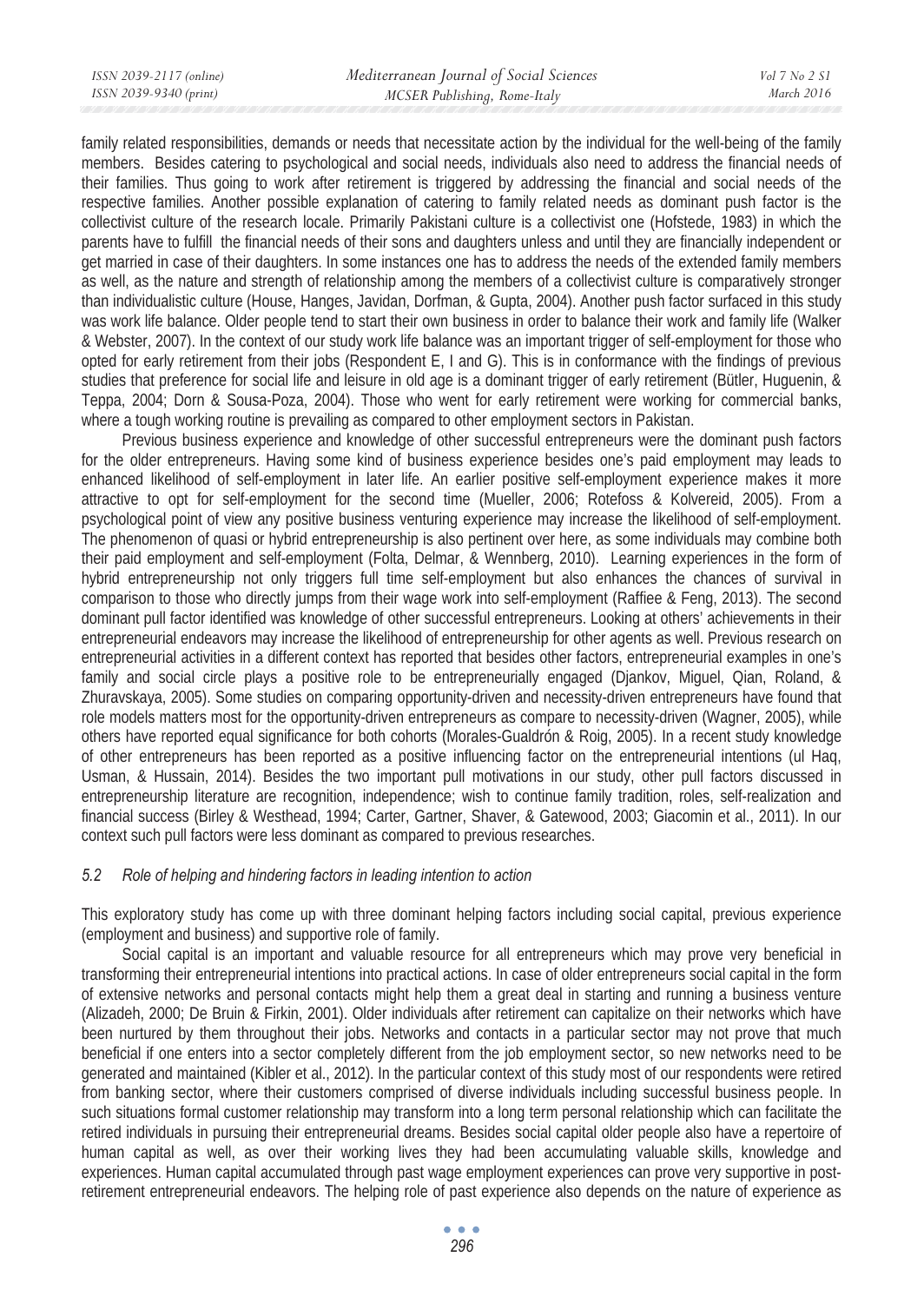former managerial experience may have a different impact as compare to blue color work experience (Kautonen et al., 2008; Weber & Schaper, 2004). Previous self-employment experience also assists the retired individuals a great deal in starting a business venture as they can swim in the entrepreneurial sea by avoiding the dangerous tides of uncertainty as compare to the novices who are comparatively prone to be eaten by the sharks of competition. Supportive role of family was another dominant helping factor highlighted in this study. As work and family domains deeply influence each other whether one is engaged in self-employment or wage employment. It has long been reported that family support assists the start up process (Birley, 1986). The illustrative quotes in our study have dominantly highlighted the supportive role played by the family members of older entrepreneurs in assisting them through their entrepreneurial journey.

Four main hindering factors identified were lack of capital, health issues, perceived complexities, and risk aversion. Access to financial resources is considered to be an important stimulus for business start-up. The lack of capital may seriously hinder the chances of stepping on the first rung of entrepreneurial ladder, as pointed out by previous studies (Blanchflower, Oswald, & Stutzer, 2001; Evans & Leighton, 1989). Lack of capital has also been referred to as liquidity constraint in literature, and those without this constraint are more likely to opt for self-employment (Evans & Jovanovic, 1989). In case of older entrepreneurship, accumulated capital through savings and pension funds can facilitate launching a new venture, but on the other hand may hinder it because the retired individuals no more relies on continuous revenue stream (Webster, Walker, & Brown, 2005). Lack of capital surfaced as a dominant hindering factor because the older entrepreneurs' financial capital was not enough to start a business venture. The accumulated capital through their wage work and pensions was utilized in other necessities due to which they were facing this liquidity constraint. Health problems were also pointed as a dominant hindering factor for older entrepreneurs. Healthy individuals are more likely to opt for bridge-employment as compare to those who are facing health related problems (Kim & Feldman, 2000). Good health may prove a helping and pull factor in the process of becoming self-employed, and may prove vice versa in case of poor health. Older individuals may face the problems of poor health, low energy level and productivity (Curran & Blackburn, 2001), and may hesitate to go for self-employment after retirement. Not only real health problems have a strong impact on one's decision to be self-employed in old age, but the perceived health problems and perceived low energy level may also negatively affect the decision. Those who consider themselves to be energetic are more likely to enter into self-employment in comparison to those who considers themselves to be frail and less energetic. The dominant hindering factors also included perceived complexities involved in starting a new business. Administrative complexity in western context have been reported to have a negative relationship with entrepreneurial activities especially in the startup process (Grilo & Thurik, 2005; van Stel & Stunnenberg, 2006). Here by perceived complexities we do not mean administrative complexity but the overall complexities involved in the process which may include what kind of business to start, finding out suppliers, and dealing with competition. Those older entrepreneurs who consider self-employment to be full of such complexities and headaches are less likely to become business owners. In Pakistani context administrative complexity is of little concern because one can have a small business without cumbersome regulatory requirements, but the perception of other business related complexities turned out to be dominant hindering factor. A recent study has termed old age entrepreneurship a process characterized by difficulty, complexity and personal engagement (Mallett & Wapshott, 2014). Risk aversion was also highlighted as a major hindering factor for older individuals to become selfemployed. Besides other factors, business related risk in older age may be a cause of hesitation to opt for selfemployment (Curran & Blackburn, 2001). Some studies have explained this hesitation with the opportunity cost of time, which may increases with the passage of time and may not allow the older people to start their own business (Levesque & Minniti, 2006). Retired individuals from wage employment have been used to get a constant stream of income with little or no risk. They may hesitate to expose their accumulated wealth to a greater risk in the form of self-employment.

### **6. Conclusion**

The aim of this paper was to explore the triggers of self-employment after retirement, and to know about the role of helping and hindering factors in transforming entrepreneurial intentions into practical reality. The push factors as triggers of self-employment includes financial security, maintaining/improving the existing standard of living, catering to family related needs and work-life balance, while pull factors includes previous business experience and knowledge of other successful entrepreneurs. This study points towards a necessity based hypothesis rather than an opportunity based hypothesis of older entrepreneurship. Necessity based entrepreneurs are driven by push motivations and for opportunity based entrepreneurs pull factors are the primary motivators. In the context of this study older people after retirement primarily goes for self-employment due to financial and other pressing needs, and its less likely for them to be motivated by pull factors like, need for achievement and self-actualization as pointed out by previous studies.

The contextualized nature of this study should be taken into consideration (Zahra, 2007), as cultural specificity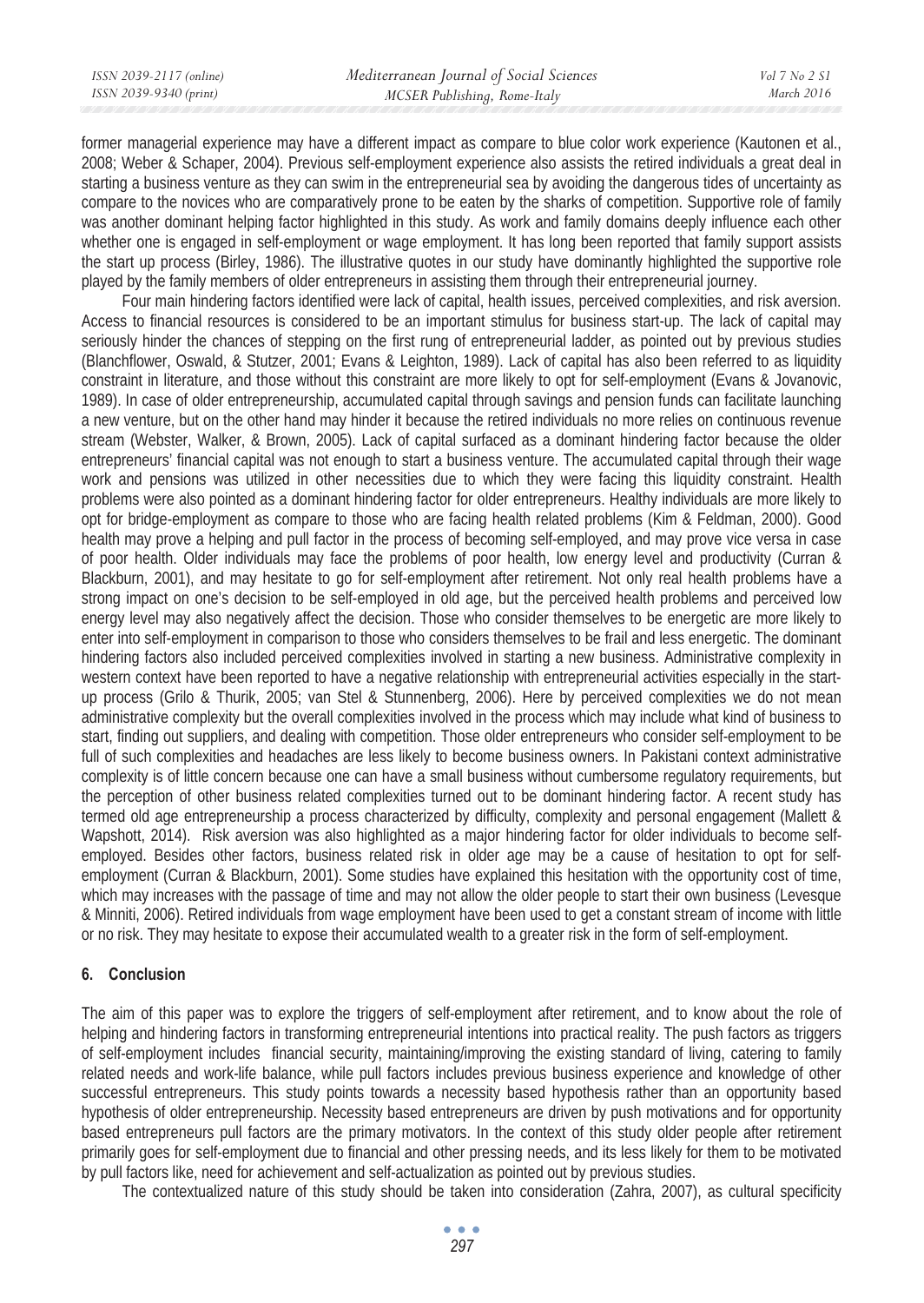rather than universal generalization has been emphasized in order to study the phenomenon of entrepreneurship (Morrison, 2000). The context of our investigation is a developing country characterized by political and economic instability and badly affected by terrorism, which might have resulted in strongly featuring the push type of motivators. Similar results have been anticipated for such contexts in a recent study contextualized towards an affluent European country, where pull type of motivators came to surface (Harms, Luck, Kraus, & Walsh, 2014). Pull factors in other studies have also been identified in developed countries context (Ahmad, Nasurdin, Halim, & Taghizadeh, 2014; Glancey, Greig, & Pettigrew, 1998). At this stage we can just assume that push factors are the primary drivers of older entrepreneurship in a developing country context and pull factors in a developed context, as further qualitative and quantitative studies need to be carried out in order to prove or disapprove this hypothesis. Besides this, the cohort of older entrepreneurs should not be considered a homogenous group. Personality, geographical and other situational differences exists among them, thus may lead to significant variation in results. As this study is cross sectional in nature, future studies should opt for longitudinal data in order to identify the causal relationships in the entrepreneurial process in general and older entrepreneurship in particular. Future researchers are also advised to triangulate their studies by using a multi-method approach.

Keeping in view the dearth of research about older age entrepreneurship in general and in the context of Pakistan in particular, one needs to be careful in formulating policy recommendations. In the light of this study it would be naïve to suggest the establishment of a separate governmental body for old age entrepreneurs. SMEDA (small and medium enterprise development authority) is a Pakistani organization working under ministry of labor for the promotion and development of small and medium enterprises. We would suggest that a special service may be provided through SMEDA's platform like its *women entrepreneurship initiatives* program, in order to cater to the needs of older entrepreneurs. Such kind of service may prove very beneficial especially for those who intend to start their business after retirement. Such programs may also initiate a graceful ageing discourse in society and can make a segment of older population economically active.

#### **References**

- Ahmad, N. H., Nasurdin, A. M., Halim, H. A., & Taghizadeh, S. K. (2014). The Pursuit of Entrepreneurial Initiatives at the "Silver" Age: From the Lens of Malaysian Silver Entrepreneurs. *Procedia-Social and Behavioral Sciences, 129*, 305-313.
- Ajzen, I. (1991). The theory of planned behavior. *Organizational Behavior and Human Decision Processes, 50*(2), 179-211.
- Alizadeh, Y. (2000). *Unravelling small business owner/manager's networking activities.* Paper presented at the proceedings of the of the International Council of Small Business (ICSB) Conference, Brisbane (Australia).
- Amit, R., & Muller, E. (1995). "Push" and "pull" entrepreneurship. *Journal of Small Business & Entrepreneurship, 12*(4), 64-80.
- Barney, J. B. (1996). The resource-based theory of the firm. *Organization science, 7*, 469-469.
- Berglund, H. (2007). Researching entrepreneurship as lived experience. *Handbook of qualitative research methods in entrepreneurship*, 75-93.
- Bird, B., & Jelinek, M. (1988). The operation of entrepreneurial intentions. *Entrepreneurship theory and practice, 13*(2), 21-29.
- Birley, S. (1986). The role of networks in the entrepreneurial process. *Journal of Business Venturing, 1*(1), 107-117.
- Birley, S., & Westhead, P. (1994). A taxonomy of business start-up reasons and their impact on firm growth and size. *Journal of Business Venturing, 9*(1), 7-31.
- Blanchflower, D. G., Oswald, A., & Stutzer, A. (2001). Latent entrepreneurship across nations. *European Economic Review, 45*(4), 680- 691.
- Boyd, N. G., & Vozikis, G. S. (1994). The influence of self-efficacy on the development of entrepreneurial intentions and actions. *Entrepreneurship theory and practice, 18*, 63-63.
- Bütler, M., Huguenin, O., & Teppa, F. (2004). *What Triggers Early Retirement?: Results from Swiss Pension Funds*: Centre for Economic Policy Research.
- Carter, N. M., Gartner, W. B., Shaver, K. G., & Gatewood, E. J. (2003). The career reasons of nascent entrepreneurs. *Journal of Business Venturing, 18*(1), 13-39.
- Christensen, K., Doblhammer, G., Rau, R., & Vaupel, J. W. (2009). Ageing populations: the challenges ahead. *The Lancet, 374*(9696), 1196-1208.
- Clark, K., & Drinkwater, S. (2000). Pushed out or pulled in? Self-employment among ethnic minorities in England and Wales. *Labour Economics, 7*(5), 603-628.
- Curran, J., & Blackburn, R. A. (2001). Older people and the enterprise society: age and self-employment propensities. *Work, Employment & Society, 15*(04), 889-902.
- Davidsson, P., & Honig, B. (2003). The role of social and human capital among nascent entrepreneurs. *Journal of Business Venturing, 18*(3), 301-331.
- De Bruin, A., & Firkin, P. (2001). *Self-employment of the older worker*: Labour Market Dynamics Research Programme, Massey University.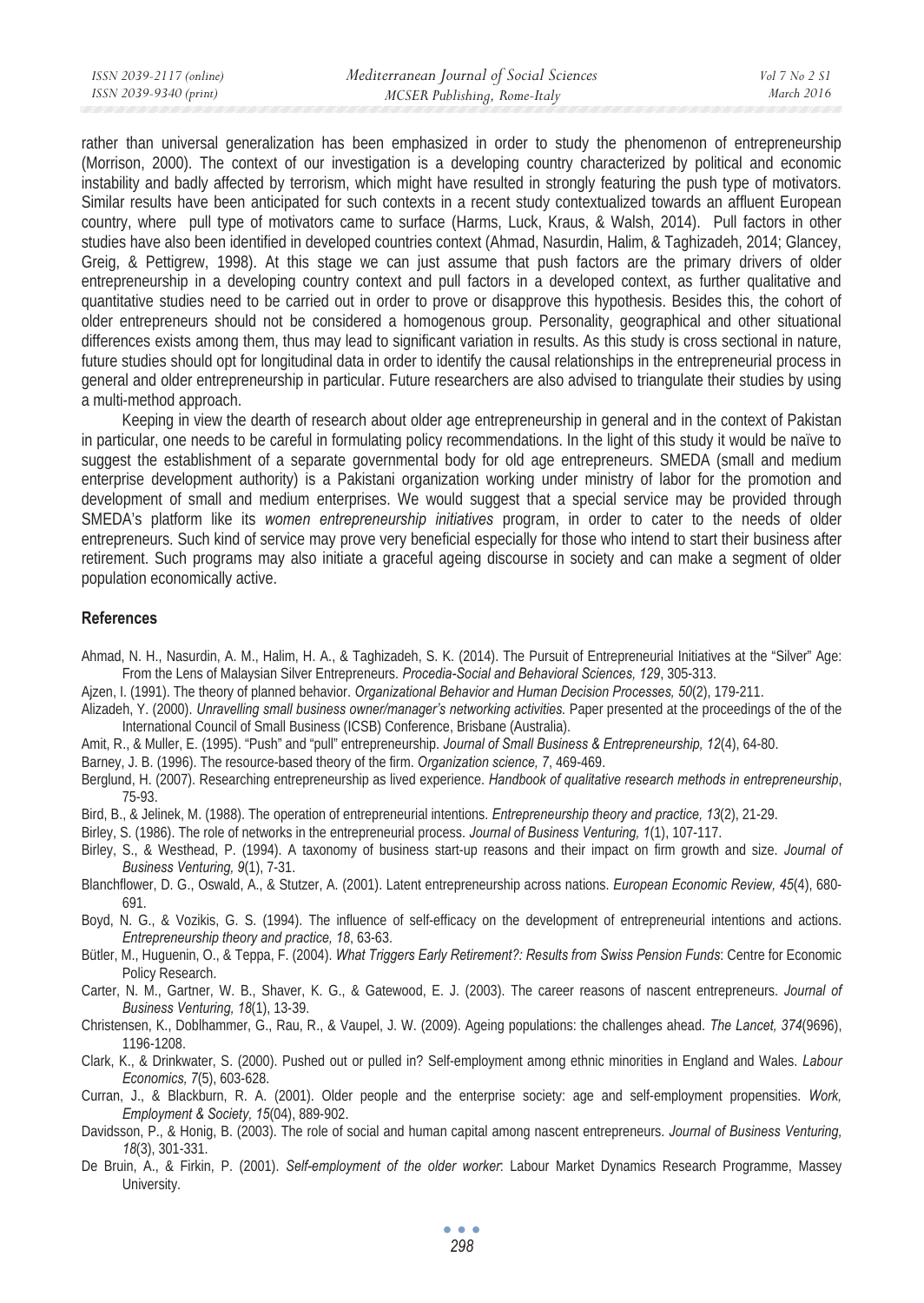Djankov, S., Miguel, E., Qian, Y., Roland, G., & Zhuravskaya, E. (2005). Who are Russia's entrepreneurs? *Journal of the European Economic Association, 3*(2Ǧ3), 587-597.

Dorn, D., & Sousa-Poza, A. (2004). *The determinants of early retirement in Switzerland*: Citeseer.

Eby, L. T., Casper, W. J., Lockwood, A., Bordeaux, C., & Brinley, A. (2005). Work and family research in IO/OB: Content analysis and review of the literature (1980–2002). *Journal of Vocational Behavior, 66*(1), 124-197.

Evans, D. S., & Jovanovic, B. (1989). An estimated model of entrepreneurial choice under liquidity constraints. *The Journal of Political Economy*, 808-827.

Evans, D. S., & Leighton, L. S. (1989). Some empirical aspects of entrepreneurship. *The American Economic Review*, 519-535.

Fasbender, U., Deller, J., Wang, M., & Wiernik, B. M. (2014). Deciding whether to work after retirement: The role of the psychological experience of aging. *Journal of Vocational Behavior, 84*(3), 215-224.

Feeney, G., & Alam, I. (2003). New estimates and projections of population growth in Pakistan. *Population and Development Review, 29*(3), 483-492.

Folta, T. B., Delmar, F., & Wennberg, K. (2010). Hybrid entrepreneurship. *Management Science, 56*(2), 253-269.

Giacomin, O., Janssen, F., Pruett, M., Shinnar, R. S., Llopis, F., & Toney, B. (2011). Entrepreneurial intentions, motivations and barriers: Differences among American, Asian and European students. *International Entrepreneurship and Management Journal, 7*(2), 219- 238.

Glancey, K., Greig, M., & Pettigrew, M. (1998). Entrepreneurial dynamics in small business service firms. *International Journal of Entrepreneurial Behaviour & Research, 4*(3), 249-268.

Grilo, I., & Thurik, R. (2005). Latent and actual entrepreneurship in Europe and the US: some recent developments. *The International Entrepreneurship and Management Journal, 1*(4), 441-459.

Harms, R., Luck, F., Kraus, S., & Walsh, S. (2014). On the motivational drivers of gray entrepreneurship: An exploratory study. *Technological Forecasting and Social Change*.

Hlady-Rispal, M., & Jouison-Laffitte, E. (2014). Qualitative research methods and epistemological frameworks: a review of publication trends in entrepreneurship. *Journal of Small Business Management, 52*(4), 594-614.

Hofstede, G. (1983). The cultural relativity of organizational practices and theories. *Journal of international business studies, 14*(2), 75- 89.

House, R. J., Hanges, P. J., Javidan, M., Dorfman, P. W., & Gupta, V. (2004). *Culture, leadership, and organizations: The GLOBE study of 62 societies*: Sage publications.

Hurd, M. D. (1990). Research on the elderly: Economic status, retirement, and consumption and saving. *Journal of economic literature*, 565-637.

Kautonen, T. (2008). Understanding the older entrepreneur: Comparing third age and prime age entrepreneurs in Finland. *International Journal of Business Science and Applied Management, 3*(3), 3-13.

Kautonen, T., Down, S., & South, L. (2008). Enterprise support for older entrepreneurs: the case of PRIME in the UK. *International Journal of Entrepreneurial Behaviour & Research, 14*(2), 85-101.

Kautonen, T., Tornikoski, E. T., & Kibler, E. (2011). Entrepreneurial intentions in the third age: the impact of perceived age norms. *Small Business Economics, 37*(2), 219-234.

Kibler, E., Wainwright, T., Kautonen, T., & Blackburn, R. (2012). *(Work) life after work?: Older entrepreneurship in London–motivations and barriers*: Kingston Business School, Kingston University.

Kim, S., & Feldman, D. C. (2000). Working in retirement: The antecedents of bridge employment and its consequences for quality of life in retirement. *Academy of management journal, 43*(6), 1195-1210.

Krueger Jr, N. F., Reilly, M. D., & Carsrud, A. L. (2000). Competing models of entrepreneurial intentions. *Journal of Business Venturing, 15*(5), 411-432.

Levesque, M., & Minniti, M. (2006). The effect of aging on entrepreneurial behavior. *Journal of Business Venturing, 21*(2), 177-194.

Macpherson, A., & Holt, R. (2007). Knowledge, learning and small firm growth: a systematic review of the evidence. *Research Policy, 36*(2), 172-192.

Mallett, O., & Wapshott, R. (2014). Making sense of self-employment in late career: understanding the identity work of olderpreneurs. *Work, employment and society.*

McClelland, D. C. (1965). N achievement and entrepreneurship: A longitudinal study. *Journal of Personality and Social Psychology, 1*(4), 389.

Morales-Gualdrón, S. T., & Roig, S. (2005). The new venture decision: An analysis based on the GEM project database. *The International Entrepreneurship and Management Journal, 1*(4), 479-499.

Morrison, A. (2000). Entrepreneurship: what triggers it? *International Journal of Entrepreneurial Behaviour & Research, 6*(2), 59-71.

Mueller, P. (2006). Entrepreneurship in the region: breeding ground for nascent entrepreneurs? *Small Business Economics, 27*(1), 41- 58.

Neergaard, H., & Ulhøi, J. P. (2007). *Handbook of qualitative research methods in entrepreneurship*: Edward Elgar Publishing.

Perren, L., & Ram, M. (2004). Case-study method in small business and entrepreneurial research mapping boundaries and perspectives. *International Small Business Journal, 22*(1), 83-101.

Raffiee, J., & Feng, J. (2013). Should I Quit My Day Job? A Hybrid Path To Entrepreneurship. *Academy of management journal*, amj. 2012.0522.

Rotefoss, B., & Kolvereid, L. (2005). Aspiring, nascent and fledgling entrepreneurs: an investigation of the business start-up process.